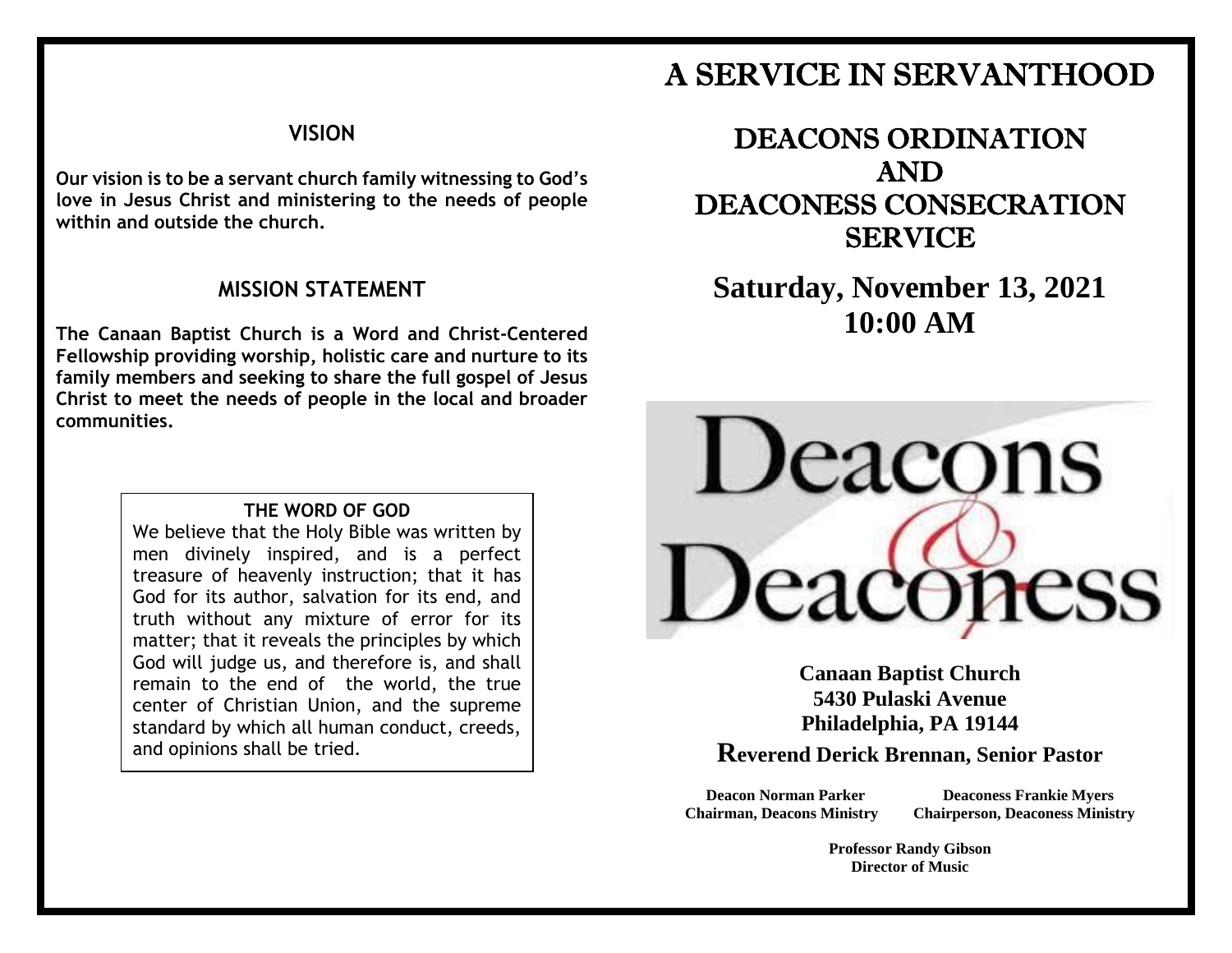## **THE ORDER OF SERVICE**

**November 13, 2021**

## **REVEREND LINDA PARKER, PRESIDING**

| Music Prelude                                  | <b>Canaan Music Ministry</b>                                                    |
|------------------------------------------------|---------------------------------------------------------------------------------|
| Procession                                     | Ministers, Diaconate,<br>Deacons Candidates, and<br><b>Deaconess Candidates</b> |
| The Call to Worship, Invocation<br>& Scripture | Reverend Linda Parker                                                           |
| <b>Music Selection</b>                         | <b>Canaan Music Ministry</b>                                                    |
| Responsive Reading/Welcome                     | Selection #573<br>Deaconess LaDonna White                                       |
| The Prayer                                     | Deacon John McDuffie                                                            |
| Introduction of Speaker                        | Pastor Derick Brennan                                                           |
| <b>Music Selection</b>                         | <b>Canaan Music Ministry</b>                                                    |
| Message                                        | Reverend Dr. Jerome Coleman<br>First Baptist Church of<br>Crestmont             |
| The Invitational Selection                     | "I Surrender All"                                                               |
| Invitation to Discipleship                     | Pastor Derick Brennan                                                           |

### **THE ROLE OF A DEACON AND DEACONESS**

The Deacon and Deaconess Ministry is comprised of a faithful assembly of God's servants who are full of faith and wisdom and their lives are full of God's work. Appointed by the Pastor, the members of this ministry serve under the leadership and spiritual direction of the Pastor and are loyal to him and the church in prayer, support, encouragement, and fellowship. The ordinances of the Baptist Church are Holy Communion and Baptism, these are the chief duties of the Deacon and Deaconess Ministry. Consistent connection between the Pastor and members is key to growth, peace and harmony within the church. This intra-congregational ministry connects each individual and family member of the church with a Deacon or Deaconess and serves as an adjunct to the Pastorate, aiding in counseling and support of the entire membership.

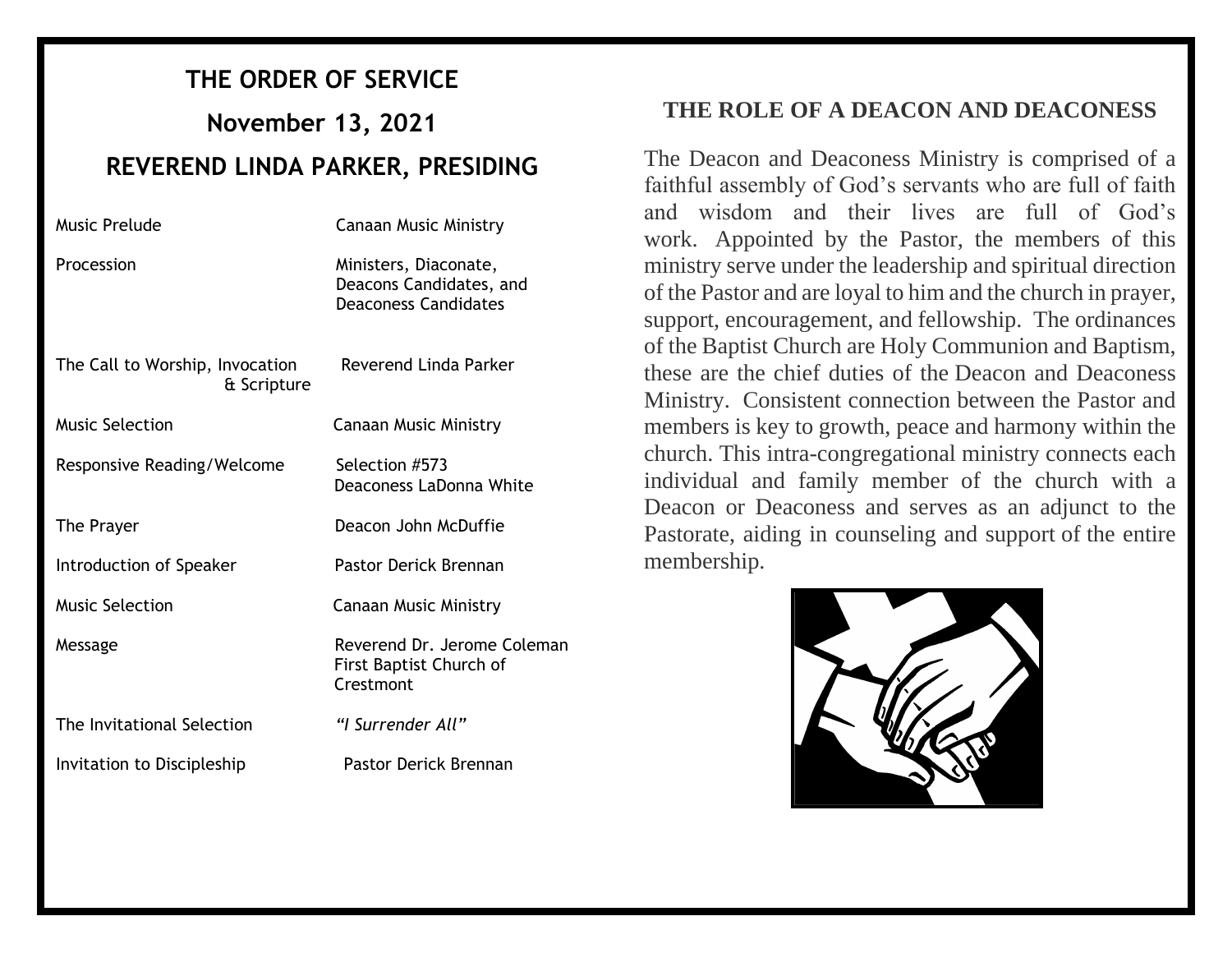## **THE ACTS OF ORDINATION AND CONSECRATION**

THE ORDINATION AND Deaconess Alfeda White CONSECRATION PRAYER

CANDIDATES FOR DEACONESS Deborah A. Cayson Nichelle Johnson Patricia Paige

The Charge to the Deaconess Reverend Jessica Frieson

Presentations: Deaconess Frankie Myers

 Deaconess Brenda Tennant Deaconess Pins, Consecration Certificate, Flowers

The Charge to the Deacons Reverend Dr. John Dawkins III

CANDIDATES FOR DEACONS Michael L. Bryant, Sr. Albert C. Grier Derek T. Paige

Presentations: The Bible (II Timothy 2:15) Deacon George Waters,

Vice Chairman

The Hymn Book (Psalm 150) Deacon Eric Lacy The Communion Kit (Mark 14:22-25) Deacon Troy Boyd and Certificate of Ordination

Music Canaan Music Ministry

Remarks:

 Deaconess Frankie Myers, Chairperson, Deaconess Ministry Deacon Norman Parker, Chairperson, Deacons Ministry

Benediction **Pastor Derick Brennan** 

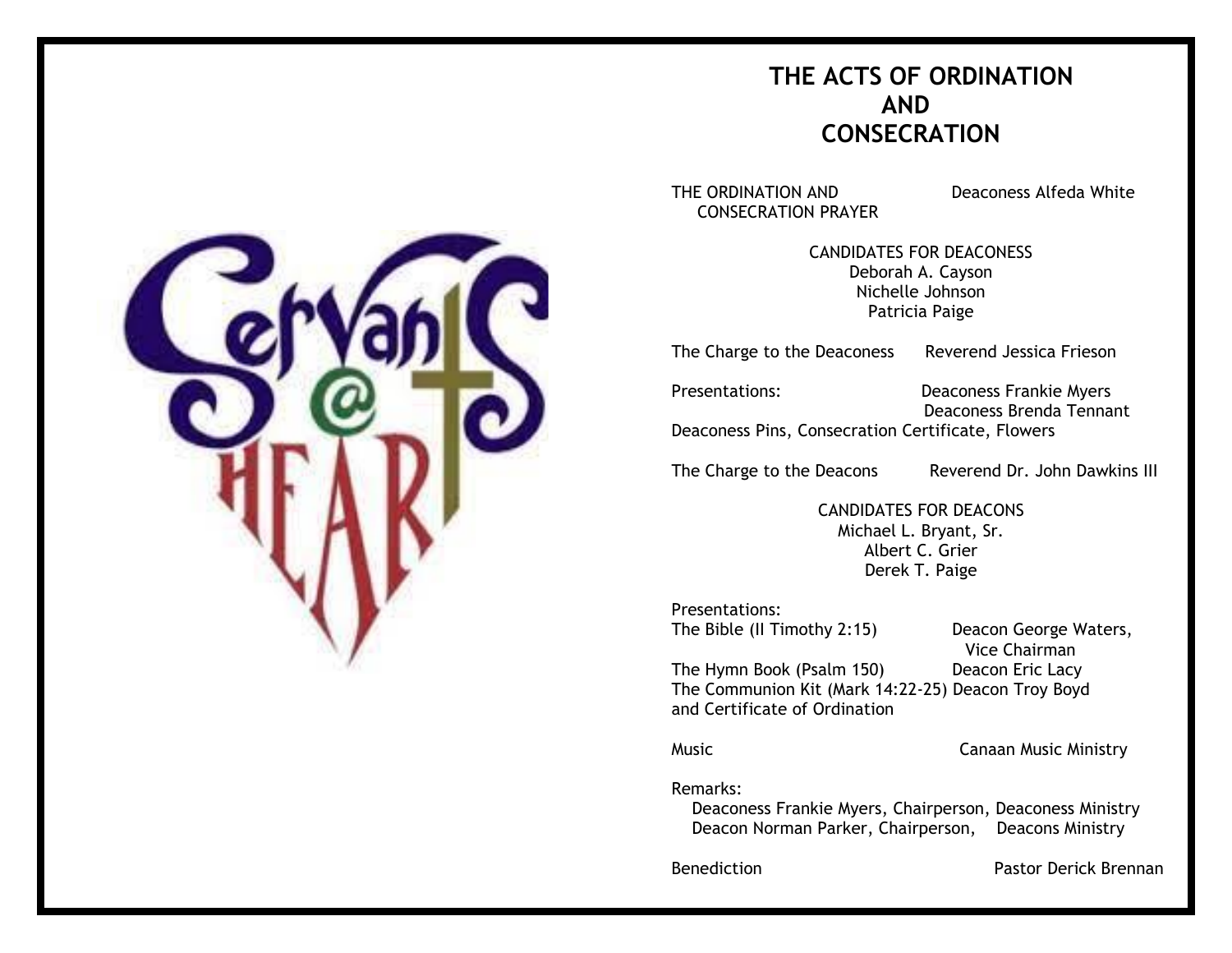

Michael L. Bryant, Sr.

Joined Canaan: I started attending Canaan in the late nineteen seventies under Rev. Gus Roman and took the Right Hand of Fellowship under Rev. Emanuel Dillingham 1985

**Favorite Scripture** is John 3:16, The key that un-locks the bible for me.

**Occupation**: Retired, Supply System Analyst, Civilian Employee for NAVICP (Naval Inventory Control Point)

**Spouse**: I married my life partner Patricia Ann Bryant on June 8, 1974

**Children**: Latrice Y. Bryant- Pressley, Michael L. Bryant Jr., Patreya M. Bryant, Tamara McIntosh God Daughter: Carrie Paul

**Grand Children**: Lexis Bryant - Smith, London Bryant, Justice Bryant-Passe, Lake Bryant- Pressley, Chael Bryant

**Canaan Ministry**: Men of Canaan, Tribe of Dan, Photo Ministry

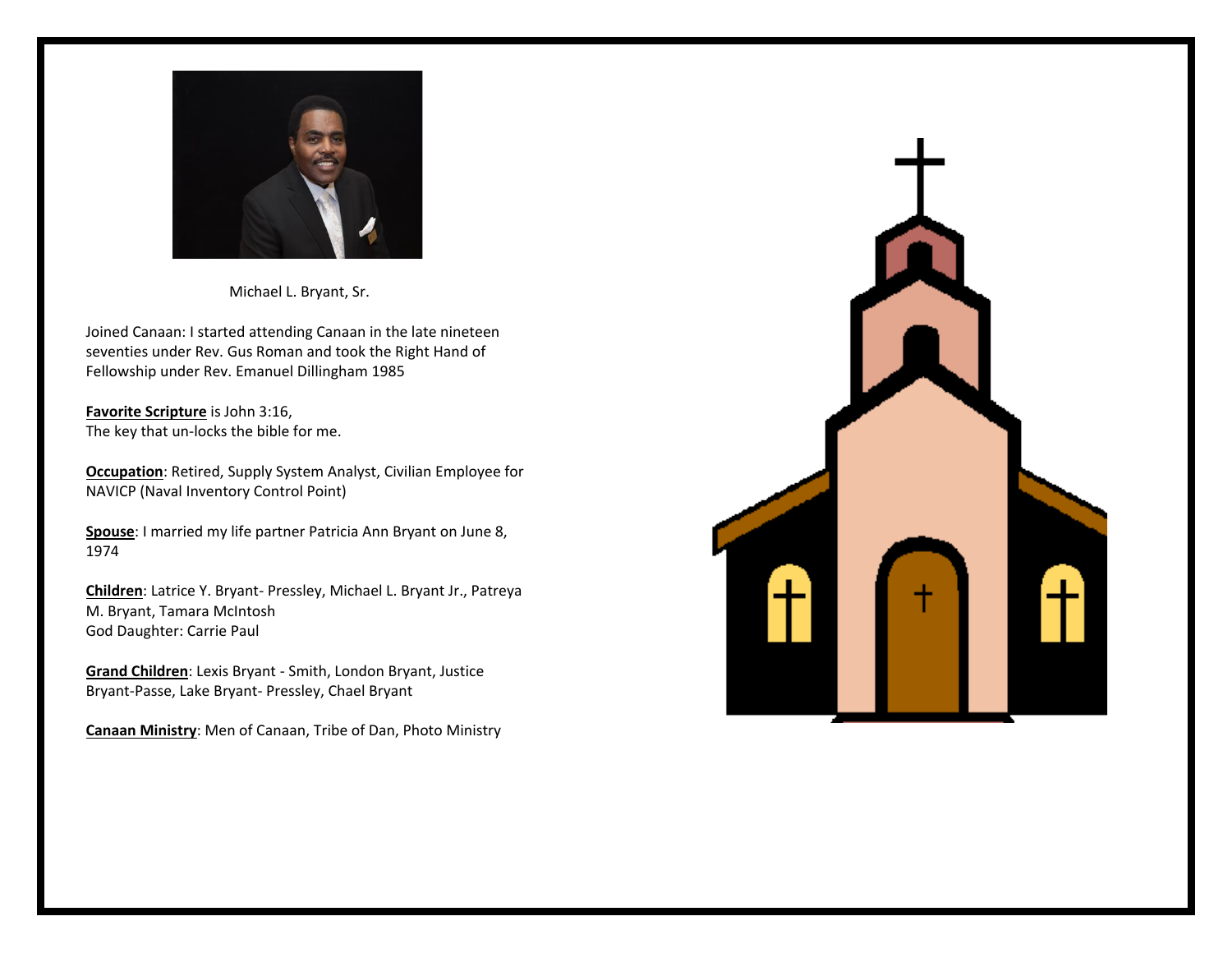### LIFT HIM UP

How to reach the masses, men of every birth, For an answer, Jesus gave the key: "And I, if I be lifted up from the earth, Will draw all men unto Me."

o Refrain:

Lift Him up, lift Him up; Still He speaks from eternity: "And I, if I be lifted up from the earth, Will draw all men unto Me."

Oh! the world is hungry for the Living Bread, Lift the Savior up for them to see; Trust Him, and do not doubt the words that He said,

"I'll draw all men unto Me."

Don't exalt the preacher, don't exalt the pew, Preach the Gospel simple, full, and free; Prove Him and you will find that promise is true,

"I'll draw all men unto Me."

Lift Him up by living as a Christian ought, Let the world in you the Savior see; Then men will gladly follow Him Who once taught,

"I'll draw all men unto Me."



Albert C. Grier

Brother Grier joined Canaan in 1997. As a youth, attended Wayland Temple Baptist Church under the pastoral leadership of the Rev. Clarence M. Smith. A spiritual re-birth has led to dedication to our Lord and Savior, Jesus Christ. Will strive to live the Christian life and serve the true and Living God. Will always be a student of the word of God.

#### **Favorite scripture**: Luke 12:22-28

**Occupation**: Retired from the United States Department of Housing and Urban Development, Office of Fair Housing and Equal Opportunity.

Employed as a Senior Equal Opportunity Specialist.

**Spouse**: Judy L. Grier

#### **Children/Grandchildren**:

Daughter – Amber E. Grier Son – Kyle C. Grier and wife Rachel Granddaughter – Kyleigh M. Grier

#### **Ministry Involvement at Canaan**:

Tribe of Manasseh, Men's Senior Usher Board, Nominating Committee, Men of Canaan, Church History Committee, Trustee Ministry, etc.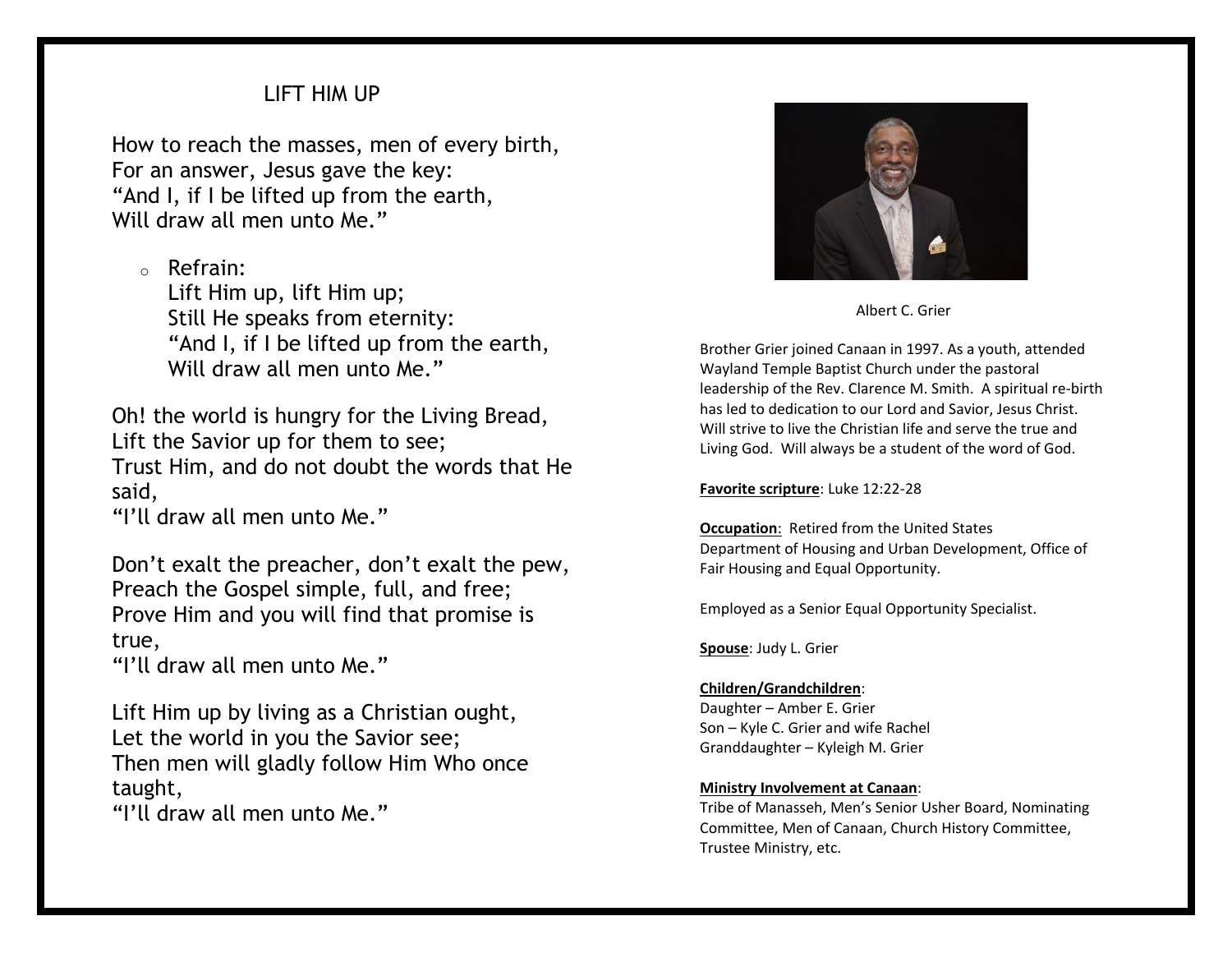

Derek T. Paige

Derek t. Paige was born and raised in Philadelphia, PA. He has been happily married to Patricia Paige for 27 yrs. Derick joined Canaan Baptist Church in February of 1991.

**Favorite Scriptures:** Ezekiel 36:25-27, Joshua 24:15

**Occupation:** Philadelphia Firefighter (DCA) of 34 yrs.

**Spouse:** Patricia (Trish) Paige

**Children:** LaToya S. Bowens (Brian), Domonique T. Paige, Brandon E. Paige, Lisa T. Osei (Otis), Aikeeha P. Terry, Michelle A. Warren (DeBronis)

**Grandchildren:** Kaelin L. Hatcher, Laila S. Hatcher, Jaile N. Bowens, Immanuel B. Bowens, Peyton V. Cambell Blake B. Johnson, Jamir Paige, Joycelyn Paige, Otis Osei, Christopher Osei, Micheal Osei, Emani V. Fontenet, DaMara J. Warren, Dannon J. Warren

**Ministry Involvement at Canaan:** Tribe of Judah Treasurer of Real Men Mentoring @ Canaan, Men of Canaan, Men's Bible Study, & Culinary Ministry.

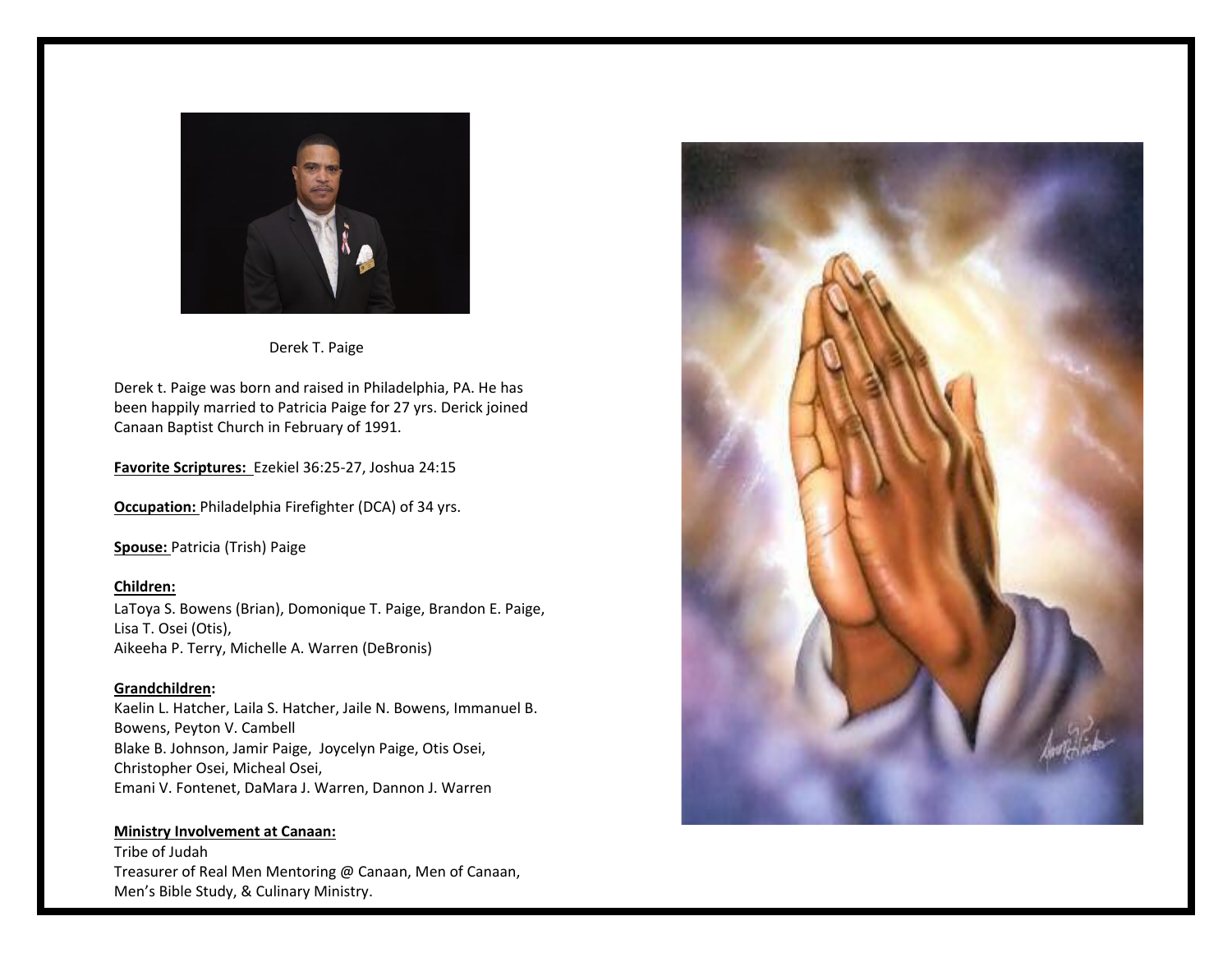# I SURRENDER ALL

All to Jesus I surrender All to Him I freely give; I will ever love and trust Him, In his presence daily live.

I surrender all, I surrender all; All to thee, my blessed Savior, I surrender all.

All to Jesus I surrender, Humbly at His feet I bow, Worldly pleasures all forsaken, Take me Jesus, take me now.

I surrender all, I surrender all; All to thee, my blessed Savior, I surrender all.



Deborah A. Cayson

I joined Canaan in 1996 and was baptized by Pastor Gus Roman. I was born in Philadelphia, and in my formative years, raised in California where I graduated from Newbury Park H.S. I am a veteran of the US Army, hold an Associates Degree in Science.

**Life verse**: The scripture that speaks to me most is Proverbs 3:5-6, Trust in the Lord with all your heart and lean not on your own understanding; In all your ways acknowledge Him, And He shall direct your paths.

**Children/Grandchildren**: Mother of Cherie, and Grand Mom to Aria and Tristen.

**Occupation:** I have worked at Jefferson Hospital for 32 years.

**Ministries:** I am the secretary of the Reuben Tribe, served as an usher in the women's auxiliary, and taught Adult Sunday School. My goal is to serve in whatever capacity God has planned for me.